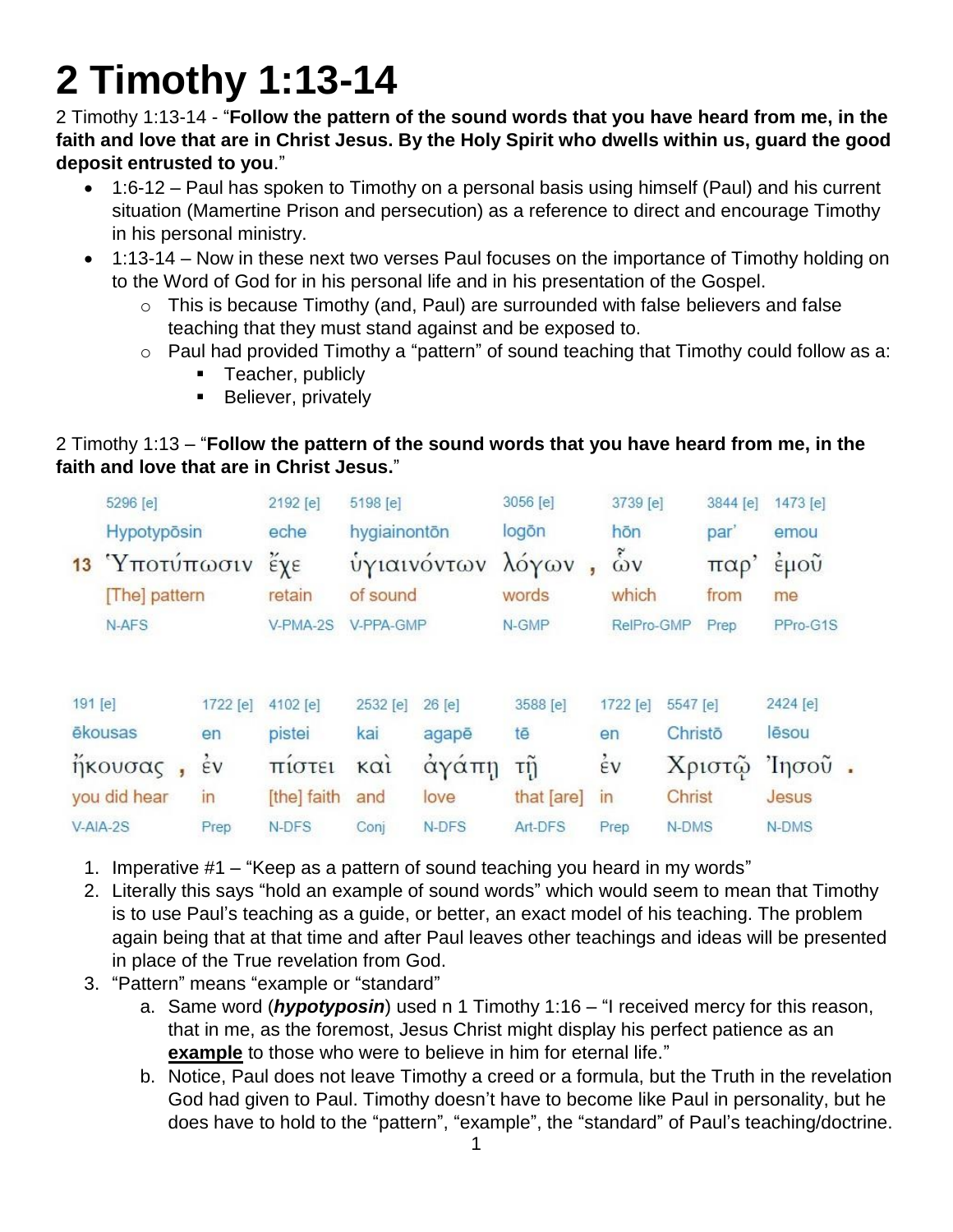- 4. "Sound words" or "Sound teaching"
	- a. "sound" is *hugiaino* /hoog-ee-ah-ee-no/ meaning "healthy" and "to be sound". *Hugiaino* is translated as "well", " good health", "right", "reasonable", "sound", "pure" "uncorrupted"
	- b. "words" or "teaching" is *logos* meaning "a word", "an idea", "a statement", "a speech". It is used to refer to all of these including "a divine utterance."
- 5. "have heard from me"
	- a. This phrase also appears in 2:2; 3:10 and in 1 Tim. 4:6 when used when Paul's teaching is compared to the false teaching of the false teachers.
		- i. 2 Tim. 2:2 "and what (*ha*-"the things which") you have heard from me in the presence of many witnesses entrust to faithful men, who will be able to teach others also.
		- ii. 2 Tim. 3:10 "You, however, have followed my teaching (*didaskalia*), my conduct, my aim in life, my faith, my patience, my love, my steadfastness,"
		- iii. 1 Tim. 4:6 "If you put these things before the brothers, and you will be a good servant of Christ Jesus, being trained in the words (*logois*) of the faith and of the good doctrine (*didaskalias*, "teaching") that you have followed."
- 6. "in faith and love"
	- a. This "faith" and "love" appear to refer to Timothy's "faith" and "love"
		- i. "faith" notice the article "the" is added in the English to say "the faith". The difference being:
			- 1. "faith" refers to Timothy's faith. This matches the next word "love" as referring to Timothy's character or spiritual fruit of "love.
			- 2. "the faith" refers to the body of Truth that makes up the doctrines of the Christian faith, or "the faith".
		- ii. This "faith" and "love" of Timothy are the grounds, or the character, from which he presents his teaching. Timothy is to teach in faith and love.
		- iii. Both of these characteristics come from Timothy's union with Jesus Christ. They are spiritual fruit.
		- iv. This could also be saying that Timothy is to model Paul's teaching (or, Jesus) in two ways:
			- 1. Doctrine Timothy's teaching, which is to follow Paul's pattern of doctrine, words.
			- 2. Character Timothy's character, which is to model the nature of God which was seen in Jesus and Paul, faith and love.
	- b. POINT: How Timothy maintained his True teaching is as important as the content of Timothy's teaching. Both are important.
		- i. you cannot sacrifice character for Truth
		- ii. you cannot sacrifice the Truth for some particular "Christian" character.

2 Timothy 1:14 – "**By the Holy Spirit who dwells within us, guard the good deposit entrusted to you**."